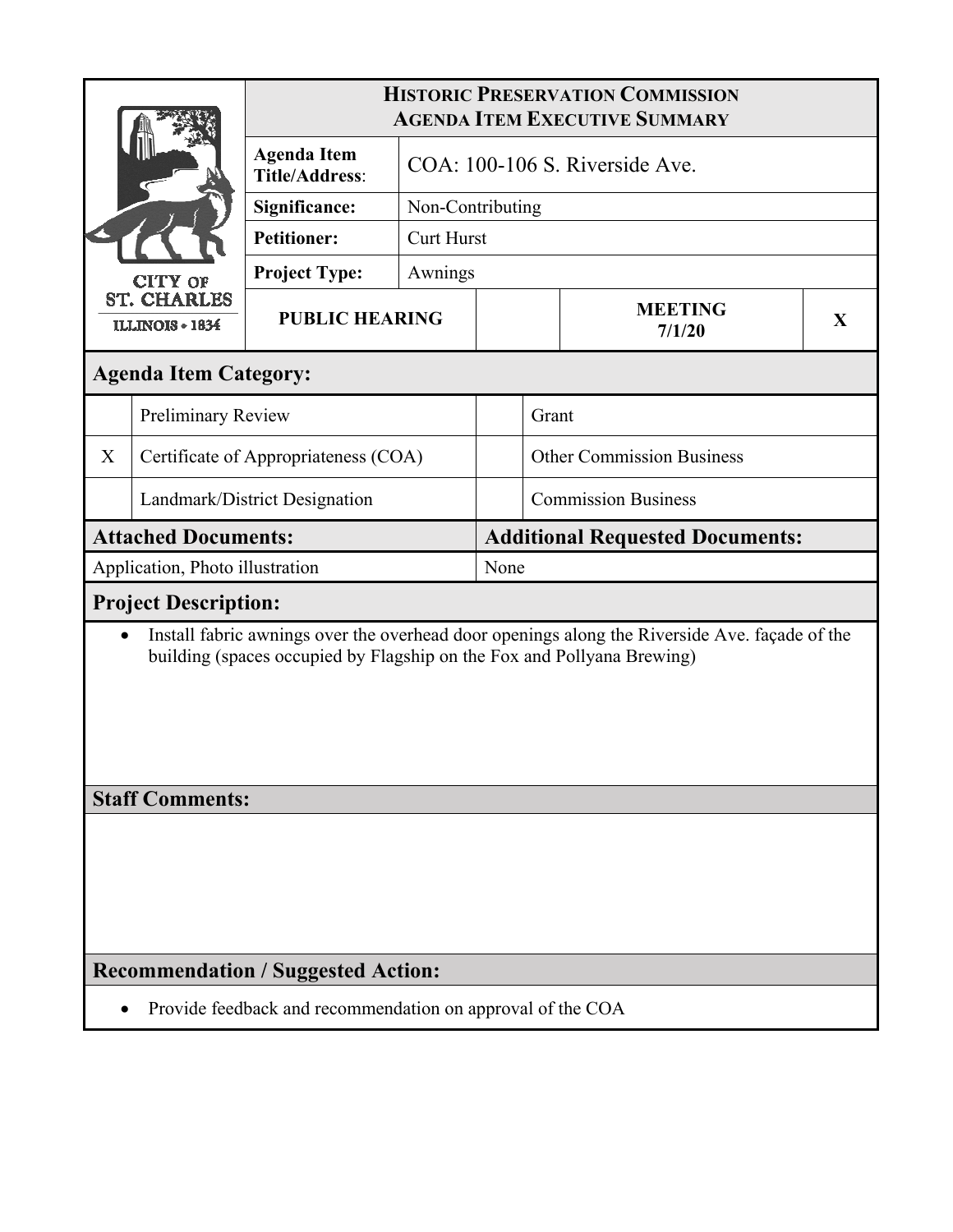## **APPLICATION FOR COA REVIEW**

**HISTORIC PRESERVATION "CERTIFICATE OF APPROPRIATENESS"**

|                                                                                                                                                                                         | COMMUNITY & ECONOMIC DEVELOPMENT DEPARTMENT / CITY OF ST. CHARLES                                                                                                                                                                                                            |  |  |  | (630) 377-4443                                                                                                                                                                                                                 | <b>ST. CHARLES</b><br>SINCE 1834 |  |
|-----------------------------------------------------------------------------------------------------------------------------------------------------------------------------------------|------------------------------------------------------------------------------------------------------------------------------------------------------------------------------------------------------------------------------------------------------------------------------|--|--|--|--------------------------------------------------------------------------------------------------------------------------------------------------------------------------------------------------------------------------------|----------------------------------|--|
| To be filled out by City Staff                                                                                                                                                          |                                                                                                                                                                                                                                                                              |  |  |  |                                                                                                                                                                                                                                |                                  |  |
|                                                                                                                                                                                         |                                                                                                                                                                                                                                                                              |  |  |  | Date Submitted: \[\state \] \[\state \] \] \[\state \] \] \] \] \] \[\state \] \[\state \] \] \] \] \[\state \] \] \[\state \] \] \] \] \[\state \] \] \] \] \[\state \] \] \] \] \] \[\state \] \] \] \] \] \[\state \] \] \] |                                  |  |
| <b>APPLICATION INFORMATION</b>                                                                                                                                                          |                                                                                                                                                                                                                                                                              |  |  |  |                                                                                                                                                                                                                                |                                  |  |
| Address of Property:                                                                                                                                                                    |                                                                                                                                                                                                                                                                              |  |  |  |                                                                                                                                                                                                                                |                                  |  |
| Use of Property:                                                                                                                                                                        |                                                                                                                                                                                                                                                                              |  |  |  |                                                                                                                                                                                                                                |                                  |  |
|                                                                                                                                                                                         | $\Box$ Residential $\Box$ Other:                                                                                                                                                                                                                                             |  |  |  |                                                                                                                                                                                                                                |                                  |  |
| <b>Project Type:</b>                                                                                                                                                                    |                                                                                                                                                                                                                                                                              |  |  |  |                                                                                                                                                                                                                                |                                  |  |
| □ Exterior Alteration/Repair<br>$\square$ Windows<br>$\square$ Doors<br>□Masonry Repair<br>$\Box$ Other $\_\_\_\_\_\_\_\_\_\_\_$<br><b><math>⊉</math> Awnings/Signs</b><br>Description: | $\Box$ New Construction<br>□Primary Structure<br>□Siding - Type: _________<br>$\Box$ Additions<br>□Deck/Porch<br>□ Garage/Outbuilding<br>Install new awnings as reflected in attached drawings___________________________                                                    |  |  |  | $\Box$ Demolition<br>□Primary Structure<br>□Garage/Outbuilding<br>$\Box$ Other<br>$\Box$ Relocation of Building                                                                                                                |                                  |  |
| <b>Applicant Information:</b>                                                                                                                                                           |                                                                                                                                                                                                                                                                              |  |  |  |                                                                                                                                                                                                                                |                                  |  |
| Name (print):                                                                                                                                                                           | Applicant is (check all that apply):<br>STC Riverside, LLC <b>Constantine and Constantine Constantine Constantine Constantine Constantine Constantine Constantine Constantine Constantine Constantine Constantine Constantine Constantine Constantine Constantine Consta</b> |  |  |  |                                                                                                                                                                                                                                |                                  |  |
| Address:                                                                                                                                                                                | <b>⊠ Property Owner</b><br>4N316 Rt 31 St Charles, IL 60174<br>$\Box$ Business Tenant<br>$\Box$ Project contractor<br>630-330-7215<br>$\Box$ Architect/Designer                                                                                                              |  |  |  |                                                                                                                                                                                                                                |                                  |  |
| Phone:                                                                                                                                                                                  |                                                                                                                                                                                                                                                                              |  |  |  |                                                                                                                                                                                                                                |                                  |  |
| Email:                                                                                                                                                                                  | _curt@frontierdevelopmentgroup.com_______                                                                                                                                                                                                                                    |  |  |  |                                                                                                                                                                                                                                |                                  |  |
|                                                                                                                                                                                         | <b>Property Owner Information (if not the Applicant)</b>                                                                                                                                                                                                                     |  |  |  |                                                                                                                                                                                                                                |                                  |  |
| Name (print):                                                                                                                                                                           | SAA                                                                                                                                                                                                                                                                          |  |  |  |                                                                                                                                                                                                                                |                                  |  |
| Address:                                                                                                                                                                                | SAA                                                                                                                                                                                                                                                                          |  |  |  |                                                                                                                                                                                                                                |                                  |  |
| Signature:                                                                                                                                                                              |                                                                                                                                                                                                                                                                              |  |  |  |                                                                                                                                                                                                                                |                                  |  |
| <b>APPLICANT/AUTHORIZED AGENT SIGNATURE</b>                                                                                                                                             | I agree that all work shall be in accordance with the plans, specifications and conditions which accompany this application, and<br>I have read and understand the Historic Preservation COA General Conditions.                                                             |  |  |  |                                                                                                                                                                                                                                |                                  |  |

| <u>ווט עווייהואיינו וויה וויאיגוריהואיינו עם עוו</u> |  |
|------------------------------------------------------|--|
|                                                      |  |

Signature:

\_\_\_\_\_\_\_\_ Date: \_\_\_\_\_\_\_06/25/2020\_\_\_\_\_\_\_\_\_\_\_\_